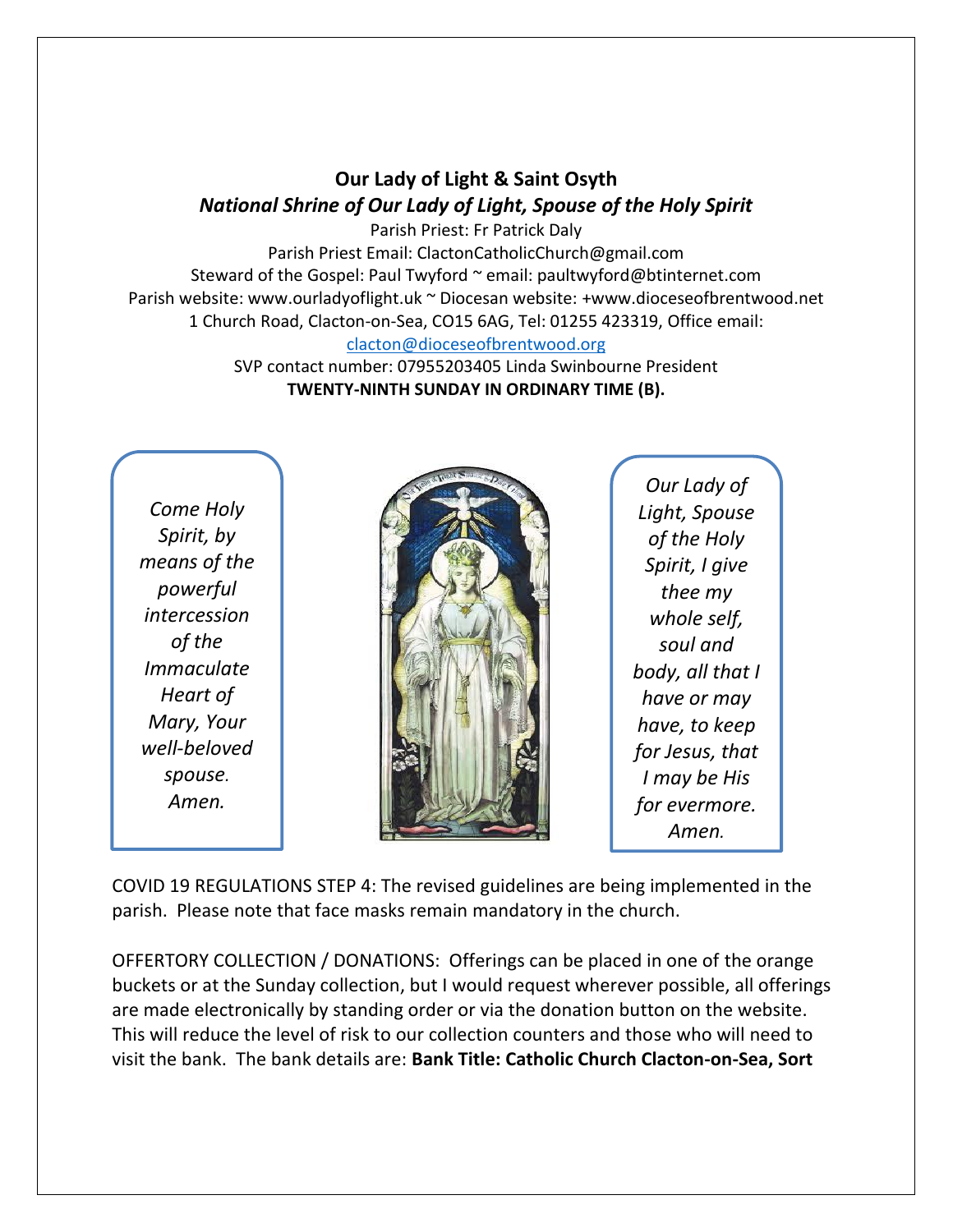**Code 401322, Account Number: 41020463.** Members of the gift-aid scheme should

quote their name and gift aid number in the Reference. Funds received last week: Electronic Offerings £680.00 of which £490.00 was gift aided.

Collection Offerings £499.43 of which £199.80 was gift aided.

Prisoners Day Sunday £77.80 of which £42.70 was gift aided.

Thank you for your generosity, for Gift Aiding your offerings, and for your support of the Parish. Fr Patrick.

## MARK: 10:35.45

In the Gospel of Mark today, James and John asked Jesus to sit on His left and right in His glory. Jesus asked them whether they could drink the cup that He must drink or be baptised with the baptism He must accept. The disciples were asking for prestige and power. Jesus was offering them suffering and the Cross!

Jesus said that 'the Son of Man did not come to be served but to serve, and to give His life as a ransom for many'. He tells us, 'Anyone who wants to become great among you must be your servant, and anyone who wants to be first among you must be slave to all. Jesus Christ is the supreme example of service to others. The achievement of our salvation is beyond human capability and depends solely on the goodness of God who offers it as a gift.

The term 'the cup I must drink' was used in the Old Testament as the acceptance of our destiny assigned to us by God. For Jesus, the acceptance of 'the cup' was the acceptance of His baptism. His baptism was His crucifixion and death for the salvation of humanity. He is the suffering servant. He is the Lamb of God, who takes away the sins of the world. He submitted Himself entirely to His Father's will. Out of love for us and in obedience to His Father, Jesus consented to this baptism of death for the remission of our sins. To be faithful disciples of Jesus, we must follow in His example of service.

The blood and water that flowed from the pierced side of the crucified Jesus are the Sacraments of Baptism and the Holy Eucharist. In Baptism we become adopted sons and daughters of God. In the Holy Eucharist, we receive the Body and Blood of Our Lord Jesus Christ.

CONFIRMATION PROGRAMME 2022. Any young person wishing to receive the Sacrament of Confirmation in 2022 should make a request in writing to Fr Patrick. To qualify for the 2022 programme, the young person must be currently in Year 9 or above. The family must complete a Parish Registration Form available on our website. The closing date for applications is  $31<sup>st</sup>$  October 2021.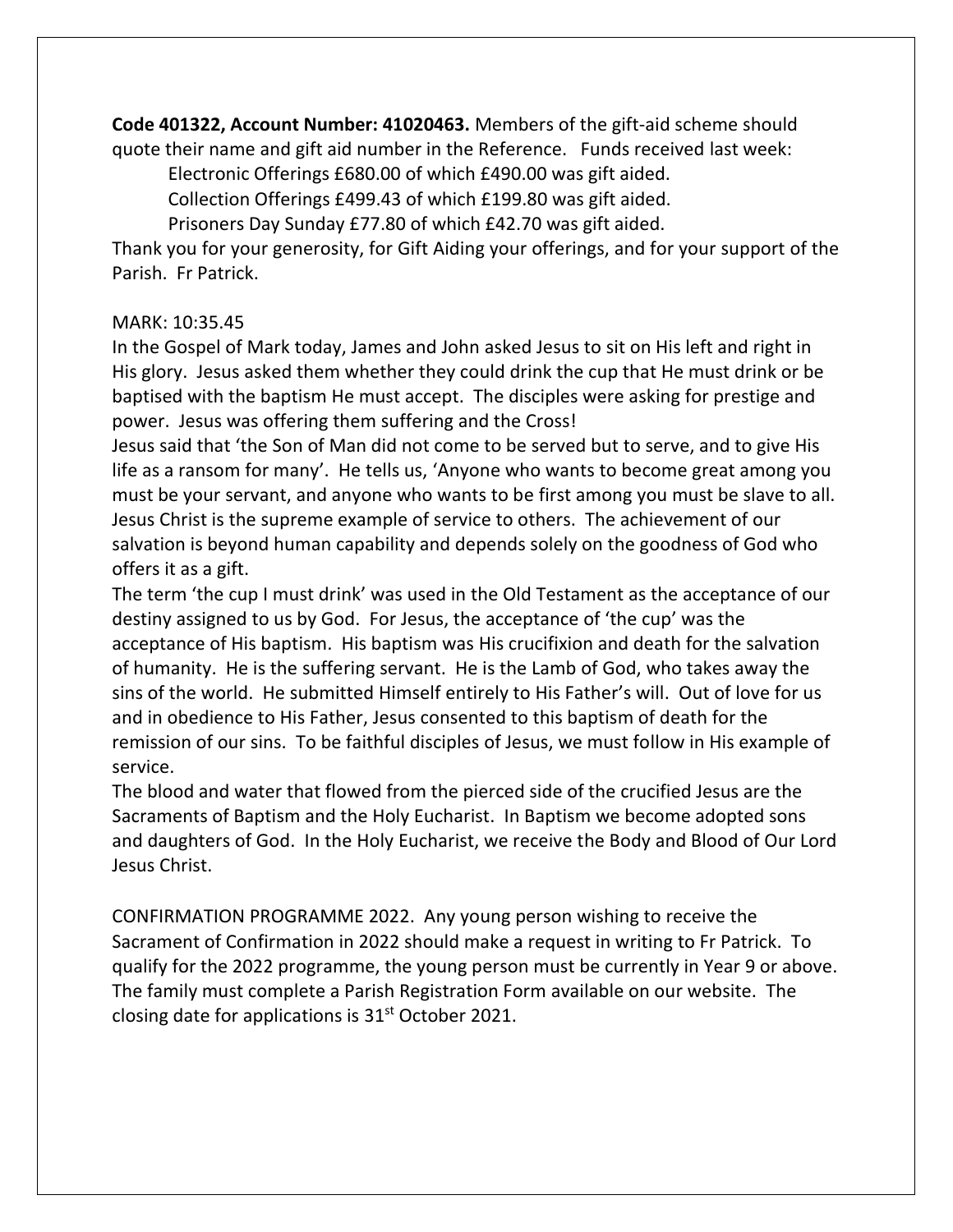CALLING ALL RED BOXES: Please bring in any full Red Missio Boxes for collection. The funds need to be banked by  $1<sup>st</sup>$  November. You can leave them with one of the Church Stewards.

MISSION SUNDAY: There will be a second collection at all Masses next weekend. You can also donate by bank transfer or on our website by quoting 'Mission'.

CHRISTMAS BAZAAR: The Parish Christmas Bazaar will take place on Saturday 6th November 2021 between 11.00 am and 2.00 pm. Gifts to be left in the box at the back of the Church.

ADULT CATECHESIS GROUP: The next meeting will be on Monday  $1<sup>st</sup>$  November at 7.00 pm in the parish hall.

UNIVERSAL CALL TO HOLINESS: Online discussions 17<sup>th</sup> & 24<sup>th</sup> October. To join email: [adultformationvicariate@dioceseofbrentwood.org](mailto:adultformationvicariate@dioceseofbrentwood.org) or visit [www.thresholdofhope.co.uk](http://www.thresholdofhope.co.uk/)

ADULT REST & RETREAT WEEKEND: 19th to 21st November at Abbotswick. Contact Joe Beattie on 01277 373959 or [josephbeattie@dioceseofbrentwood.org](mailto:josephbeattie@dioceseofbrentwood.org) for details.

| Saturday 16 <sup>th</sup> October 2021. | 9.30 am.              | <b>MASS: Barbara Clements</b>    |
|-----------------------------------------|-----------------------|----------------------------------|
|                                         |                       | Intentions                       |
|                                         |                       | Brian Madge.                     |
| Saturday 16 <sup>th</sup> October 2021. | 11.00 am to 12.00 am. | <b>SACRAMENT OF</b>              |
|                                         |                       | <b>RECONCILIATION:</b>           |
|                                         |                       | Confessions will be heard in     |
|                                         |                       | the Sacristy. Please tell the    |
|                                         |                       | Steward that you wish to go      |
|                                         |                       | to confession.                   |
| Saturday 16 <sup>th</sup> October 2021. | 11.00 am to 1.00 pm.  | Church is open for private       |
|                                         |                       | prayer with Exposition of the    |
|                                         |                       | <b>Blessed Sacrament.</b>        |
| Saturday 16 <sup>th</sup> October 2021. | 12.00 pm.             | THE HOLY ROSARY                  |
| Saturday 16 <sup>th</sup> October 2021. | 6.00 pm.              | <b>MASS: Paul Anthony Joseph</b> |
| Vigil of Twenty-Ninth Sunday            |                       | <b>RIP</b>                       |
| in Ordinary Time (B)                    |                       | Caroline Warren.                 |
| Sunday 17 <sup>th</sup> October 2021.   | 8.30 am.              | MASS: Catherine O'Donovan        |
| Twenty-Ninth Sunday in                  |                       | Intentions                       |
| Ordinary Time (B)                       |                       | Maureen Hughes.                  |

## **THIS WEEK'S SERVICES.**